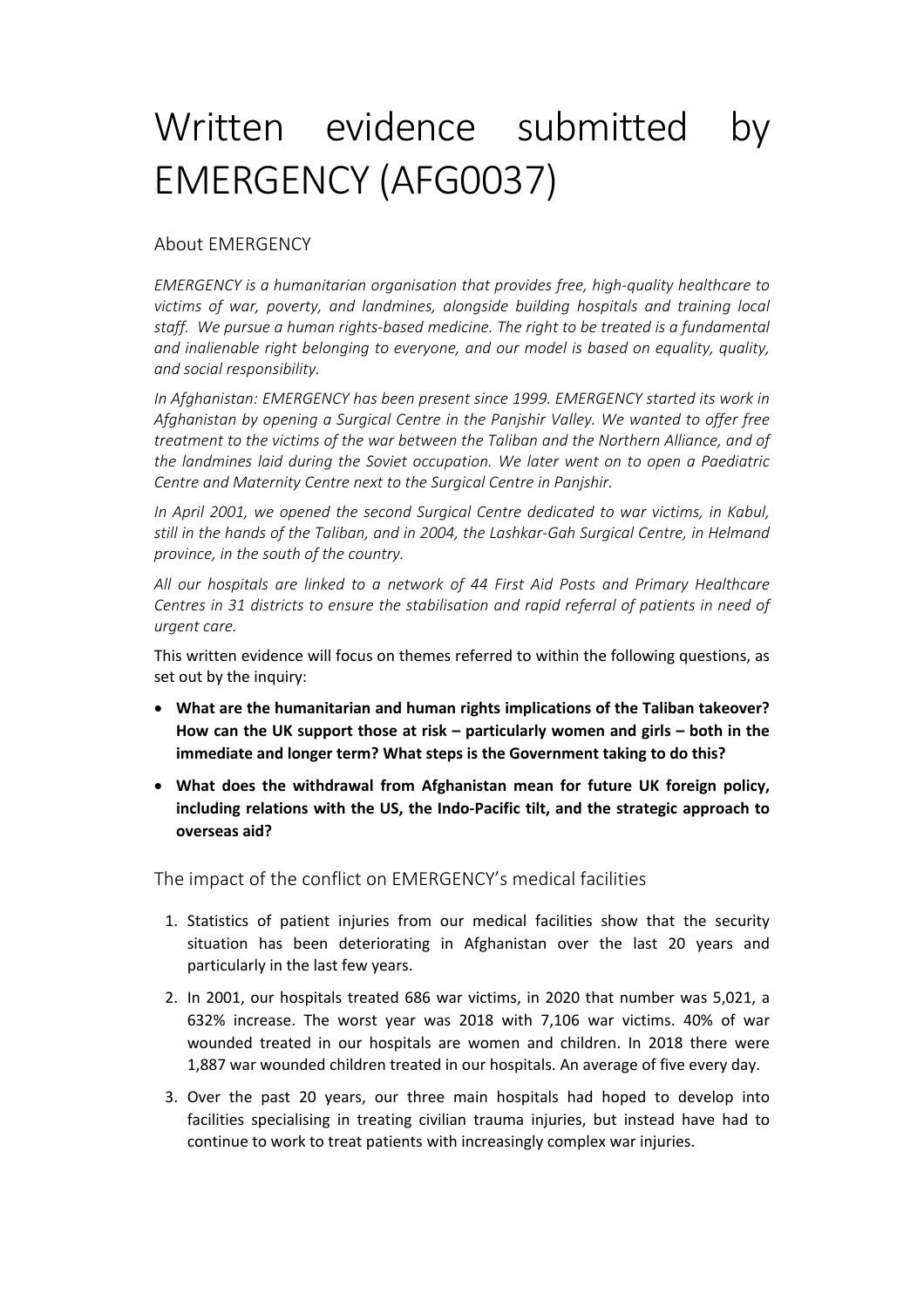- 4. This is due to increased aerial bombardment, the indiscriminate use of improvised explosive devices and the shifting of frontlines towards urban centres rather than rural areas. As a result, our Afghan specialists, trained to international standards, have had to acquire new skills to deal with multiple devastating injuries.
- 5. Afghan and international troops contributed to the death toll. The 2010 Afghanistan Rights Monitor reported that 12% of civilian deaths were attributable to Afghan forces and 21% to US or NATO forces<sup>1</sup> caused initially by aerial bombardment, and later by drones. According to official US military sources, 2019 saw the highest number of bombs dropped in Afghanistan since records began in 2006: 7,423, eight times those dropped in  $2015.<sup>2</sup>$
- 6. There has also been a dramatic escalation in the number of attacks against vulnerable and highly visible targets, which aim at capturing media attention. These attacks have also highlighted, since 2015, the entry onto the scene of the Afghan conflict of Daesh, now known as ISIS-K, in open competition with the former Afghan government and Taliban forces.
- 7. It is ISIS-K who claim responsibility for the attack at Kabul airport on 26 August, when EMERGENCY received more than 60 casualties. Sixteen were already dead on arrival due to the severity of their wounds. The total death toll was more than 180.
- 8. At the beginning of 2021, in the capital alone, an average of three attacks by Non-State Armed Opposition Groups were recorded every day. In 2021, our Surgical Centre in Kabul has already recorded 16 mass casualty incidents, with 286 patients treated as a result of these incidents alone.
- 9. The respect for the neutrality of health facilities has decreased over the years. We have experienced violations also in our facilities, manly the most remote and rural ones.
- 10.In a [recent](https://aquietrevolution.emergency.it/#/introduction) [report](https://aquietrevolution.emergency.it/#/introduction) on our activities that provide services for maternal and new-born health in Panjshir, 40% of patients surveyed said that safety was the main barrier to accessing care. This illustrates that the impact of war on civilians goes far beyond the deaths and injuries directly related to the fighting.
- 11.Since the Taliban takeover in August 2021, EMERGENCY's Surgical Centre for war victims in Lashkar-Gah has opened its admission criteria to civilian trauma, while patients, particularly women, have resumed referring to EMERGENCY's Surgical, Paediatric and Maternity Centre in Panjshir. Security conditions are still strained in Kabul, where the Surgical Centre for War Victims continues to treat war victims, manage mass casualties and receive patients from afar due to the collapse of the health system.
- 12.**We believe the data we have collected shows a clear trend of deteriorating security over the last few years. Understanding the nature of injuries and kind of violence that is being experienced offers irrefutable facts about the security context of a country. We recommend that the UK and other international actors**

<sup>1</sup> ARM Annual Report Civilian Casualties of War January-December 2010 [https://reliefweb.int/sites/reliefweb.int/files/resources/4F00E4279B04731A4925782A00212588-](https://reliefweb.int/sites/reliefweb.int/files/resources/4F00E4279B04731A4925782A00212588-Full_Report.pdf) [Full\\_Report.pdf](https://reliefweb.int/sites/reliefweb.int/files/resources/4F00E4279B04731A4925782A00212588-Full_Report.pdf)

<sup>2</sup> US dropped record number of bombs on Afghanistan last year, The Guardian, <https://www.theguardian.com/us-news/2020/jan/28/us-afghanistan-war-bombs-2019>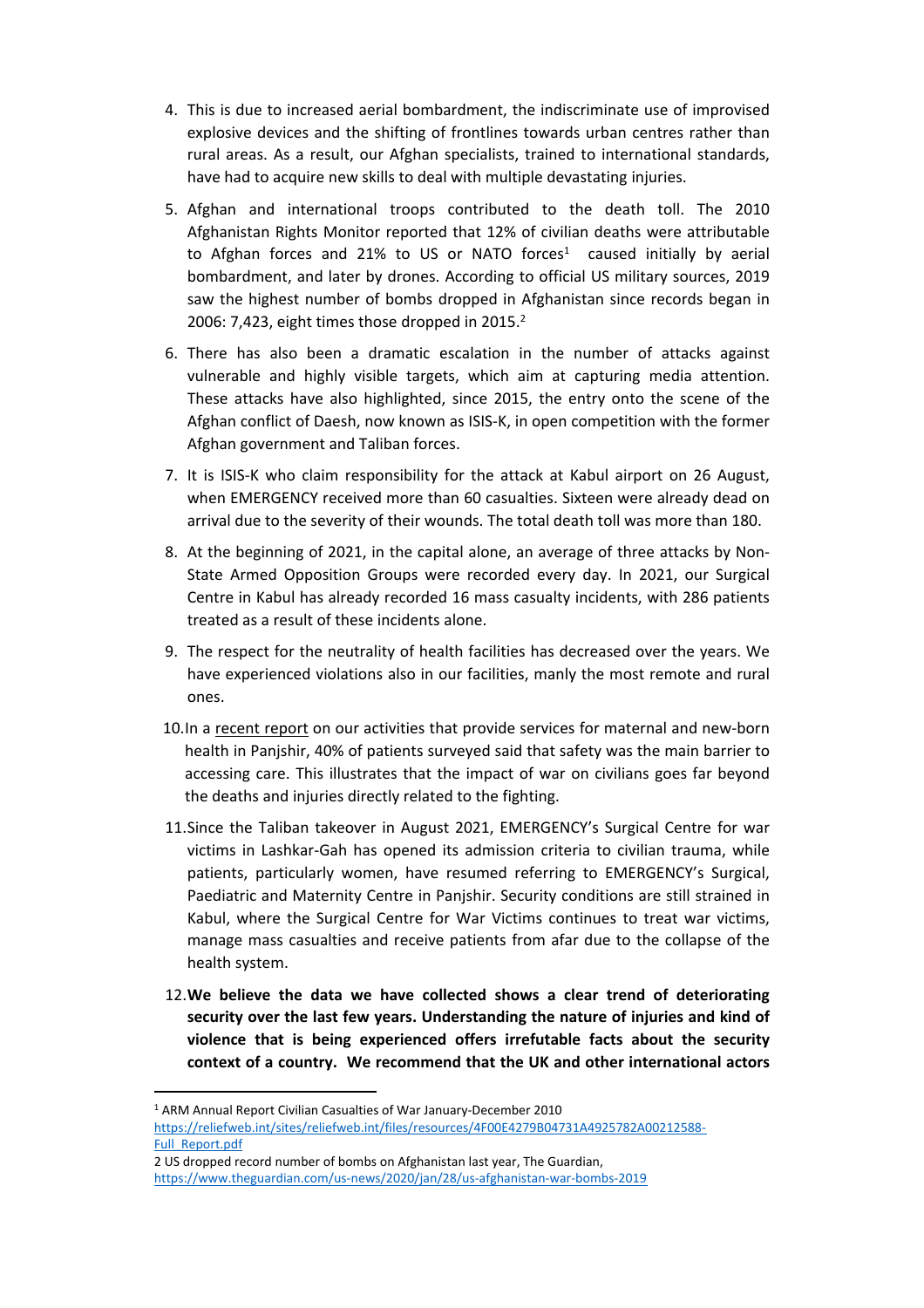**support the gathering and analysis of data such as this (anonymised and aggregated) and help facilitate their sharing widely in order to better understand the security context in complex environments such as Afghanistan. This information should be shared also among decision makers when considering military intervention or evaluating the impact of military interventions.**

## Humanitarian impact in general

- 13.In these 20 years, despite twelve-figure bilateral and multilateral investments in the conflict, terrorism has not been beaten, but has adapted, in the country and around the world. There are almost four times as many Islamist militants today as there were on September 11, 2001, and nearly 100 Islamist extremist groups<sup>3</sup> remain active. The presence of ISIS Khorasan, which is openly opposed to the Taliban, is particularly concerning.
- 14.Insecurity and corruption have progressively increased in the country. The corruption perception rate monitored by Transparency International ranks Afghanistan 165th out of 179<sup>4</sup>. At the same time, dependence on international aid has increased, as has crime, sex work and drug trafficking. It is precisely the fight against this "social degradation" that has enabled the Taliban to maintain the support of rural communities, especially the Pashtun population, in a large part of the country.
- 15.The situation in the country is uncertain and close to economic collapse. Cuts in donor support to the country's largest health project, Sehatmandi, has left thousands of health facilities without funding for medical supplies and salaries for health staff. The Sehatmandi project has been the main source of health care in Afghanistan, through more than 20,000 health workers at 2,309 health facilities in 30 out of 34 provinces. In 2020, more than 30 million people benefited from it. Only 17% of all Sehatmandi health facilities have been fully functional since the Taliban seized power. This had a rippling effect on the availability of basic and essential health care, as well as on emergency response, polio eradication, and COVID-19 vaccination<sup>5</sup>. Efforts are underway to restore the Sehatmandi project; the Global Fund has provided \$15 million for three months, of which nearly \$8 million was used for salaries for health workers, while much of the rest was spent on providing basic medical equipment, essential drugs and supplies<sup>6</sup>. However, more efforts are urgently needed to meet the health needs of Afghans.
- 16.Afghanistan's reserves are frozen, the banking sector is paralysed and the liquidity crisis is worsening. EMERGENCY's employees have been working for weeks without receiving a salary due to the impossibility of making unrestricted withdrawals and transfers from Afghan banks. These difficulties have been also affecting the

<https://www.transparency.org/en/cpi/2020/index/nzl>

<sup>&</sup>lt;sup>3</sup> Special Focus: 11 September 2001-2021: The World 20 Years Later, Institute for International Policy Studies, <https://www.ispionline.it/it/pubblicazione/11-settembre-il-mondo-20-anni-dopo-31597> <sup>4</sup> Corruption Perception Index 2020, Transparency International Index,

<sup>&</sup>lt;sup>5</sup> Acute health needs in Afghanistan must be urgently addressed and health gains protected, WHO [https://www.who.int/news/item/22-09-2021-acute-health-needs-in-afghanistan-must-be-urgently](https://www.who.int/news/item/22-09-2021-acute-health-needs-in-afghanistan-must-be-urgently-addressed-and-health-gains-protected)[addressed-and-health-gains-protected](https://www.who.int/news/item/22-09-2021-acute-health-needs-in-afghanistan-must-be-urgently-addressed-and-health-gains-protected)

<sup>&</sup>lt;sup>6</sup>In test, U.N. skirts Taliban to pay Afghan health workers, Reuters, [https://www.reuters.com/world/asia](https://www.reuters.com/world/asia-pacific/test-un-skirts-taliban-pay-afghan-health-workers-2021-11-10/)[pacific/test-un-skirts-taliban-pay-afghan-health-workers-2021-11-10/](https://www.reuters.com/world/asia-pacific/test-un-skirts-taliban-pay-afghan-health-workers-2021-11-10/)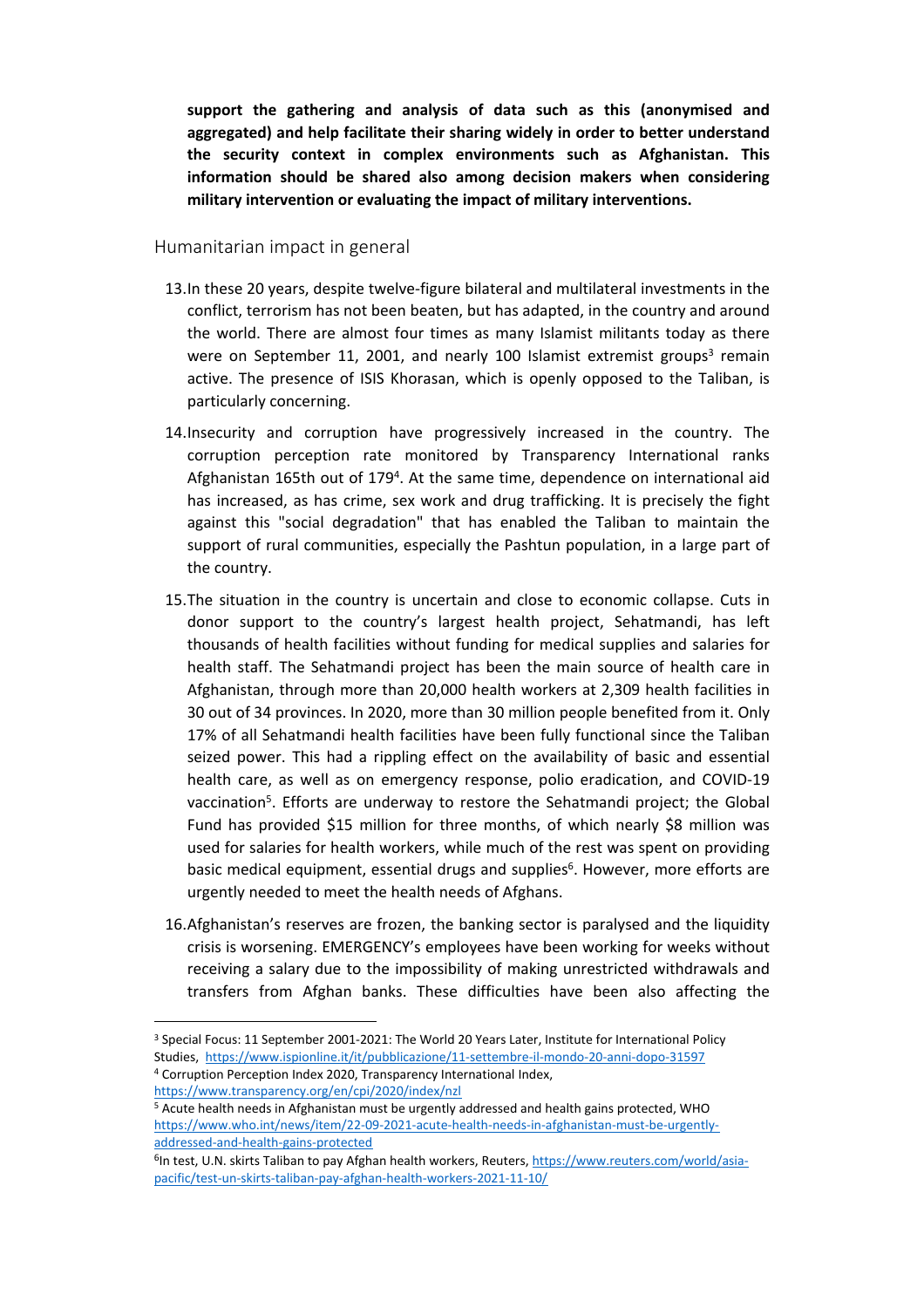payment of local suppliers who play a crucial role in supplying our hospitals; the most critical supplies are fuel for generators and ambulances, food for staff and patients, medicines, and oxygen.

- 17.Humanitarian flights by the UN have been partially reactivated over the capital. The UN provides five flights a week to Islamabad, where obtaining the necessary visa has been difficult for many nationalities. Commercial flights have been suspended. Land borders are open and shipments of materials essential for the maintenance of humanitarian aid are slowly resuming by container and cargo.
- 18.**It is essential to urgently provide protection and humanitarian assistance to the 39 million Afghans remaining in the country. We recommend the UK Government show their support by contributing to the Urgent Appeal launched by the United Nations (UN) to reach USD 1.2 billion in humanitarian aid and development cooperation.**
- 19.**We recommend that the UK Government uses their leverage in Afghanistan and with its international partners to quickly deliver humanitarian aid to the population in need. Key to this will be to help restore full functionality in banks, allowing unrestricted withdrawals and transfers. This will provide practical support to the humanitarian operators who remain in Afghanistan.**

Bridging humanitarian response and development

- 20. In 22 years of work in Afghanistan, EMERGENCY has spent approximately 133 million euros raised from private and institutional donors and from the Afghan government, which has contributed first \$1.5 million and then \$2.5 million to the running of EMERGENCY's activities in the Panjshir Valley since 2012. With this sum, in addition to treating millions of people, we have trained new specialist doctors and health personnel, and currently employ around 1,500 Afghans. These funds, spent over two decades, are comparable with the amount needed to keep a small contingent of soldiers in the country for a year.
- 21.In 2012, our hospitals were recognised by the Ministry of Health as specialised post-graduate training centres in surgery and gynaecology. In 2015, recognition was added for specialisation in paediatrics. In eight years, we have trained over 60 residents. The specialisation programme in gynaecology is exclusively for women. Practising gender equality in Afghanistan, even in areas not under Taliban control, has never been easy. Our Maternity Centre in Panjshir was the first free facility dedicated to women in the entire province, but already a few years after the start of clinical activities, it has become a reference for the neighbouring provinces as well.
- 22.The report '[A](https://aquietrevolution.emergency.it/#/introduction) [Quiet](https://aquietrevolution.emergency.it/#/introduction) [Revolution'](https://aquietrevolution.emergency.it/#/introduction), published by EMERGENCY in 2019, highlights that 58% of the all-female staff at our Panjshir Maternity Centre are women who were the first to work in their families, and 53% said they were the highest earner in their families. The women workers said they had acquired a more respected social status in their community and a decisive role in decision-making processes within the home, and often outside. Their presence also contributed to raising awareness of maternal health among other women in their village or neighbouring areas, as well as their husbands and male relatives.